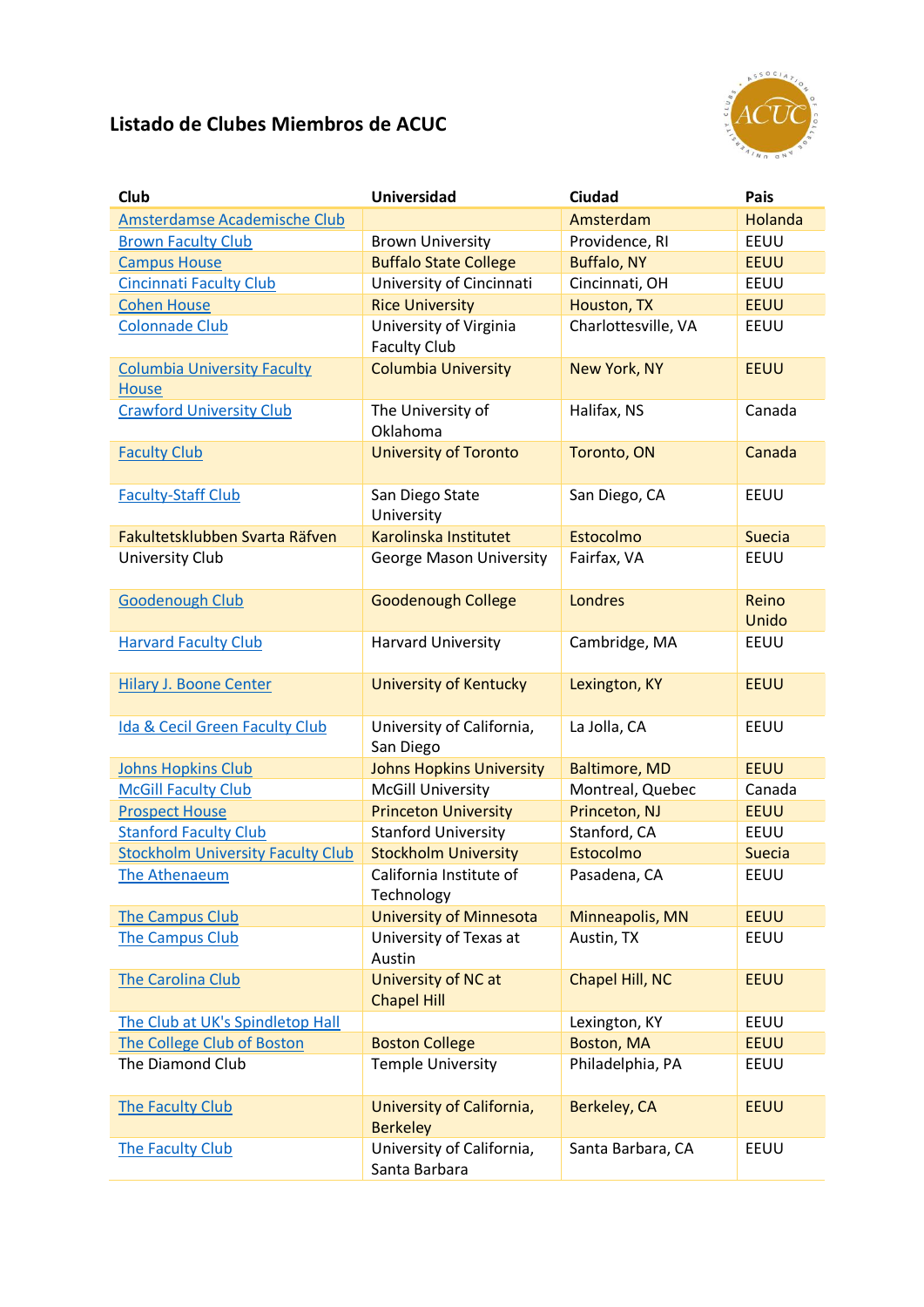| The Faculty Club                             | <b>Southern Methodist</b><br><b>University</b>  | Dallas, TX           | <b>EEUU</b> |
|----------------------------------------------|-------------------------------------------------|----------------------|-------------|
| <b>The Graduate Union</b>                    | University of Melbourne                         | Carlton, Victoria    | Australia   |
| The Ohio State University Faculty<br>Club    | <b>Ohio State University</b>                    | Columbus, OH         | <b>EEUU</b> |
| <b>The Quadrangle Club</b>                   | University of Chicago                           | Chicago, IL          | EEUU        |
| <b>The Royal Society of Medicine</b><br>Club |                                                 | London, England      | <b>EEUU</b> |
| The Rutgers Club                             | <b>Rutgers University</b>                       | New Brunswick, NJ    | EEUU        |
| The University Club                          | <b>Michigan State University</b>                | Lansing, MI          | <b>EEUU</b> |
| The University Club                          | University of Wisconsin -<br>Madison            | Madison, WI          | EEUU        |
| <b>The University Club</b>                   | <b>University of Pittsburgh</b>                 | Pittsburgh, PA       | <b>EEUU</b> |
| The University Club                          | University of<br>Massachusetts                  | Amherst, MA          | EEUU        |
| The University Club                          | <b>Oklahoma State</b><br><b>University</b>      | Stillwater, OK       | <b>EEUU</b> |
| The University Club                          | Queen's University                              | Kingston, Ontario    | Canada      |
| The University Club                          | <b>University of Alabama</b>                    | Tuscaloosa, AL       | <b>EEUU</b> |
| The University Club of Boston                |                                                 | Boston, MA           | EEUU        |
| The University Club                          | <b>Grand Valley State</b><br><b>University</b>  | Allendale, MI        | <b>EEUU</b> |
| The University Club                          | <b>McMaster University</b>                      | Hamilton, Ontario    | Canada      |
| The University Club of MU                    | <b>University of Missouri</b>                   | Columbia, MO         | <b>EEUU</b> |
| The University Club of SFO                   |                                                 | San Francisco, CA    | EEUU        |
| The University of Washington<br>Club         | <b>University of Washington</b>                 | Seattle, WA          | <b>EEUU</b> |
| The Women's Faculty Club                     | University of California,<br>Berkeley           | Berkeley, CA         | EEUU        |
| <b>UCLA Faculty Center</b>                   | University of California,<br><b>Los Angeles</b> | Los Angeles, CA      | <b>EEUU</b> |
| University of Dublin Club                    | University of Dublin                            | <b>Dublin</b>        | Irlanda     |
| <b>University Club</b>                       | <b>Arizona State University</b>                 | Tempe, AZ            | <b>EEUU</b> |
| <b>University Club</b>                       | The University of Iowa                          | Iowa City, IA        | EEUU        |
| <b>University Club</b>                       | <b>Colorado State University</b>                | Fort Collins, CO     | <b>EEUU</b> |
| <b>University Club</b>                       | University of<br>Saskatchewan                   | Saskatoon, SK        | Canada      |
| <b>University Club</b>                       | <b>Florida State University</b>                 | Tallahasee, FL       | <b>EEUU</b> |
| <b>University Club at Penn</b>               | University of<br>Pennsylvania                   | Philadelphia, PA     | EEUU        |
| <b>University Club</b>                       | <b>University of Regina</b>                     | Regina, Saskatchewan | Canada      |
| <b>University Club of Indiana</b>            | Indiana University                              | Bloomington, IN      | EEUU        |